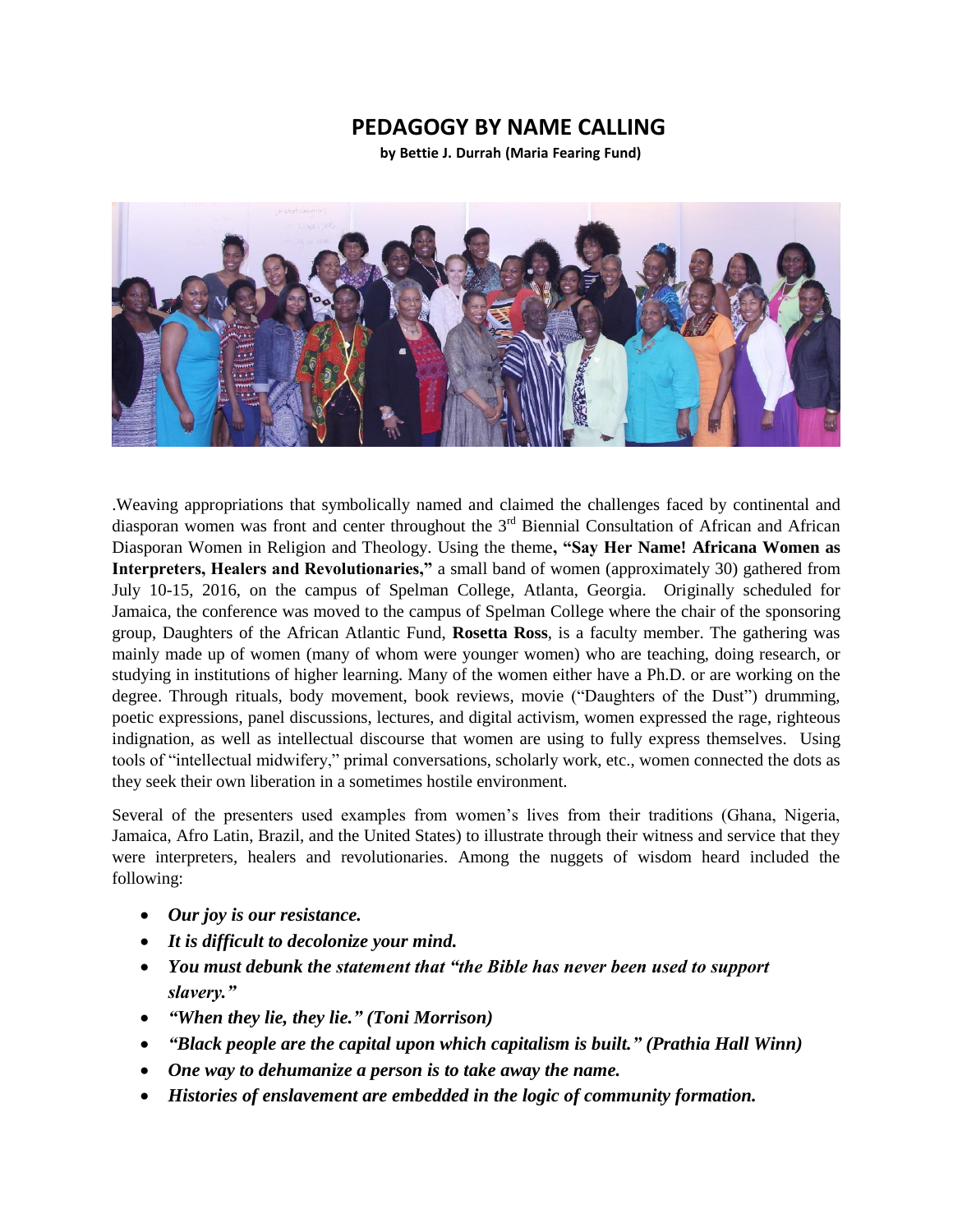- *We heal by understanding.*
- *How do we tackle our souls to deal with our embodied rage?*
- *Leaders like Nannie (Queen Nanny, Caribbean history) have never died; they move to another.*
- *Women's story, if told and retold, becomes subversive.*
- *One may become sidelined, but not silenced.*
- *If you are not going to be a patriarch in a skirt, what will our model of leadership be?*
- *Privilege in a male-dominated society is dicey.*
- *What is more like a church than a church?*
- *In African "barnyards," find the values and essence of Christianity. They are also a place of deep spirituality.*
- *Our history, culture, situation, real circumstance must relate to what our theology is.*
- *If Caribbean theology is to be relevant, it must go to the barnyards.*
- *Rage and the persistence of it can take us to the places where we need Jesus.*
- *Strategies for change are not always easy. The first models are patriarchal, colonized models.*
- *We must, in turn, push to be seen.*
- *What we do to our bodies demonstrates to the world and what do our bodies remember?*
- *We are experts in our experience.*
- *Black feminism will flip the discourse or reset.*
- *"I have always had the sense of Armageddon." (Audre Lorde)*
- *For women who had been missionaries, their names were in the graveyard, but not in the books.*
- *She taught soap making, but also that they were human beings, and to interpret their lives in their own context.*
- *Are we still zoological estates?*
- *African women can be the sites of theological truths.*
- *To be a revolutionary is to say that there is enough for all.*
- *Co-existence is the only thing.*

The above nuggets of wisdom represent the written "takeaway" notes from this writer. No attempt has been made to tie them together for fear of misinterpretation of the feminist/womanist/expanding world view of these scholars who represented the spectrum from traditional religion in Africa, Brazil, Haiti to mainline Protestant faiths, and other faith communities.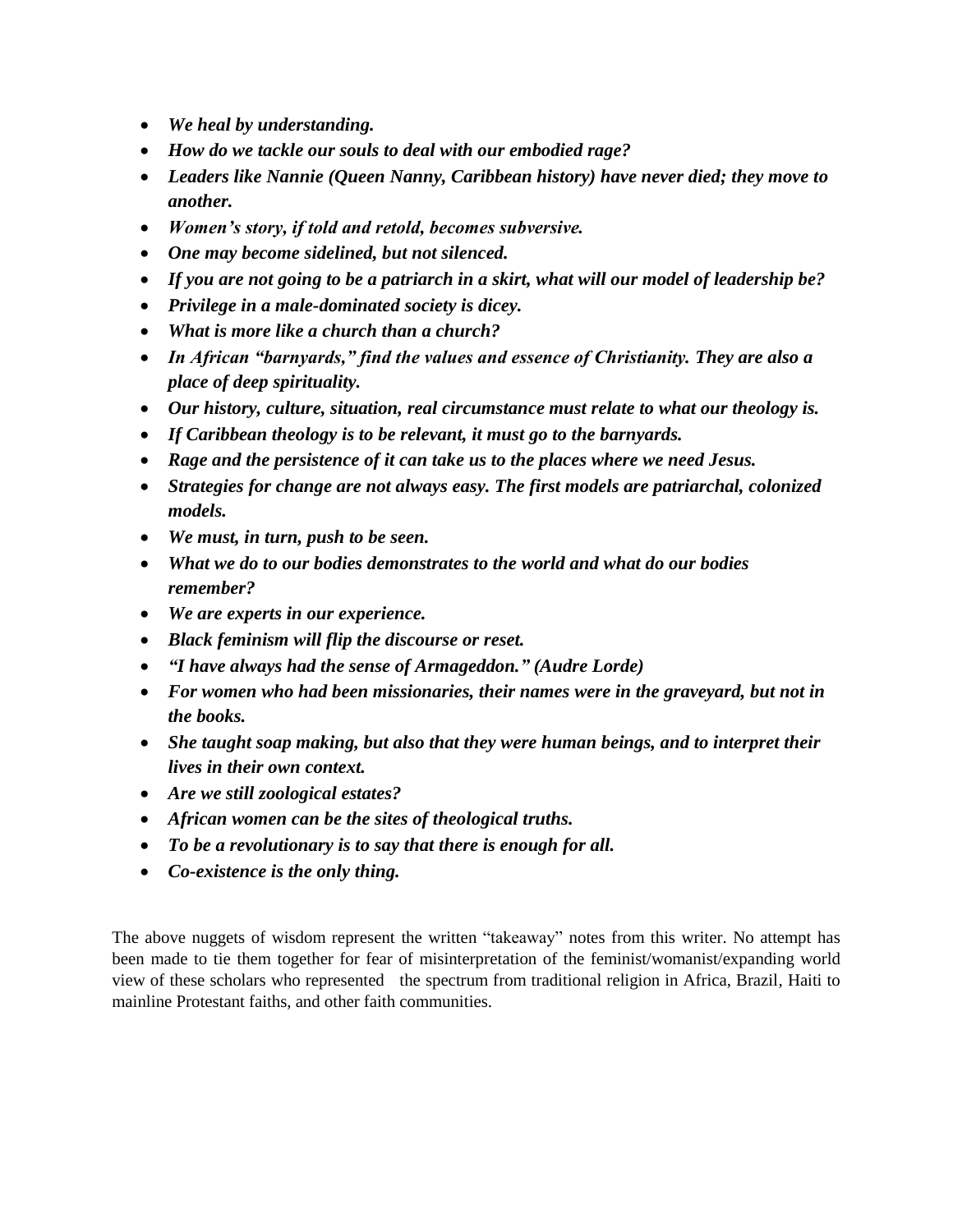Major presenters included the following:

- **Katie Geneva Cannon,** Annie Scales Rogers Professor of Christian Ethics, Union Presbyterian Seminary
- **Marjorie Lewis,** Immediate past president, United Theological College of the West Indies, Kingston, Jamaica.
- **Mercy Amba Oduyoye**, Director, Institute of Women in Religion and Culture, Trinity Theological Seminary, Legon, Ghana
- **Joselina da Silva,** Institute of Education, Federal Rural University, Rio de Janeiro, Brazil
- **Evelyn Parker,** Susanna Wesley Centennial Professor of Practical Theology and Associate Dean of Academic Affairs, Perkins School of Theology, Southern Methodist University, Dallas, Texas



Through a series of panels and other presentations, information was shared about the way African women are depicting in Nollywood Films, warrior women of Dahomey Religious/Cultural Practices of Yourba Women, Pentecostalism in Nigeria, Sandra Bland story, writings of Audre Lorde, Alice Walker, biblical women, and others. One day was spent in an excursion to the Oyotunji African Village, Sheldon, South Carolina.

**Jacquelyn Grant**, Callaway Professor of Systematic Theology, and Director of the Office of Black Women and Society, was able to attend the very last session of the conference when she talked about the 200<sup>th</sup> Year Celebration of the AME Church, in Philadelphia, from which she had just returned. During the consecration of the new bishops, a statement was read which affirmed the life and work of Jarena Lee (but not the ordination posthumously as women had supported) Jarena Lee was the first female preacher in the AME Church, and she was refused ordination by the founder, Richard Allen. Grant announced the election of one female bishop, Anne Henning-Byfield in the AME Church, and four women bishops in